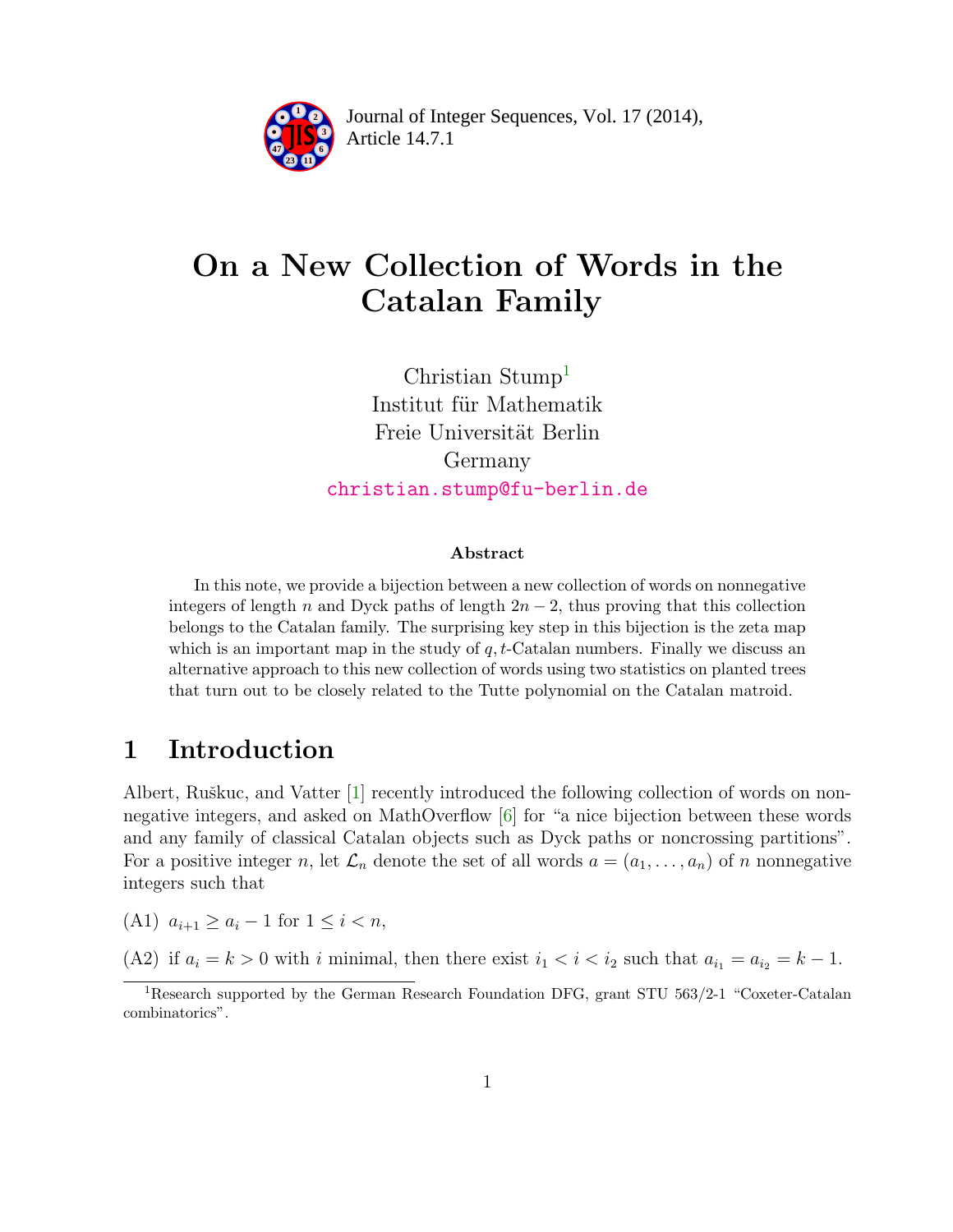The first property says that such sequences do not have drops greater than one, while the second says that the leftmost occurrence of k in a has a  $k-1$  somewhere to its left and somewhere to its right. We refer to these two properties as *Property* (A). The only word of length 2 with these properties is

00.

There are 2 words of length 3 given by

000, 010.

For length 4, there are 5 such words,

0000, 0010, 0100, 0101, 0110,

and for length 5 there are 14,

#### 00000, 00010, 00100, 00101, 00110, 01000, 01001, 01010, 01011, 01021, 01100, 01101, 01110, 01210.

Vatter asked in  $[6]$  for a bijective proof that this collection of words of length n is counted by the  $(n-1)$ -st *Catalan number* Cat<sub>n-1</sub> =  $\frac{1}{n}$  $\frac{1}{n} \binom{2n-2}{n-1}$  $\binom{2n-2}{n-1}$ . In this note I provide such a bijective proof, recording my answer given at [\[6\]](#page-7-1).

*Dyck paths* are lattice paths from  $(0,0)$  to  $(n, n)$  that never go below the diagonal  $x = y$ . We encode a Dyck path D as a sequence of n north and n east steps such that every prefix of D does not contain more east steps than north steps, and denote all Dyck paths of length 2n by  $\mathcal{D}_n$ . For example, for  $n = 3$ , there are 5 Dyck paths of length 6, namely

NNNEEE, NNENEE, NNEENE, NENNEE, NENENE.

**Theorem 1.** *There is an explicit bijection*  $\mathcal{L}_n \longrightarrow \mathcal{D}_{n-1}$ *.* 

The procedure in the following section yields the explicit bijection proposed in the theorem. We start with defining a few statistics on Dyck paths that will be used in this note. To this end, let D be a Dyck path of length 2n.

• The *area sequence* areaseq $(D) = (a_1, \ldots, a_n)$  is given by  $a_i = i - x_i - 1$  where  $x_i$  is the number of east steps before the  $i<sup>th</sup>$  north step in D. The 5 Dyck paths above thus get the 5 area sequences

 $(0, 1, 2), (0, 1, 1), (0, 1, 0), (0, 0, 1), (0, 0, 0).$ 

- The *area statistic* area $(D)$  is given by the sum of the entries in the area sequence,
- the *number of initial rises* rises( $D$ ) is given by the number of north steps in  $D$  before the first east step.
- the *number of returns* returns( $D$ ) is the number of returns of  $D$  to the main diagonal. In symbols, returns $(D) = \#\{1 \leq i \leq n : \text{areaseq}(D)_i = 0\}$ . Finally, a return is called an *inner touch point* if it is not the final return to the main diagonal in the point  $(n, n)$ . Thus, the number of inner touch points is given by  $\#\{i : \text{areaseq}(D)_i = 0\} - 1$ .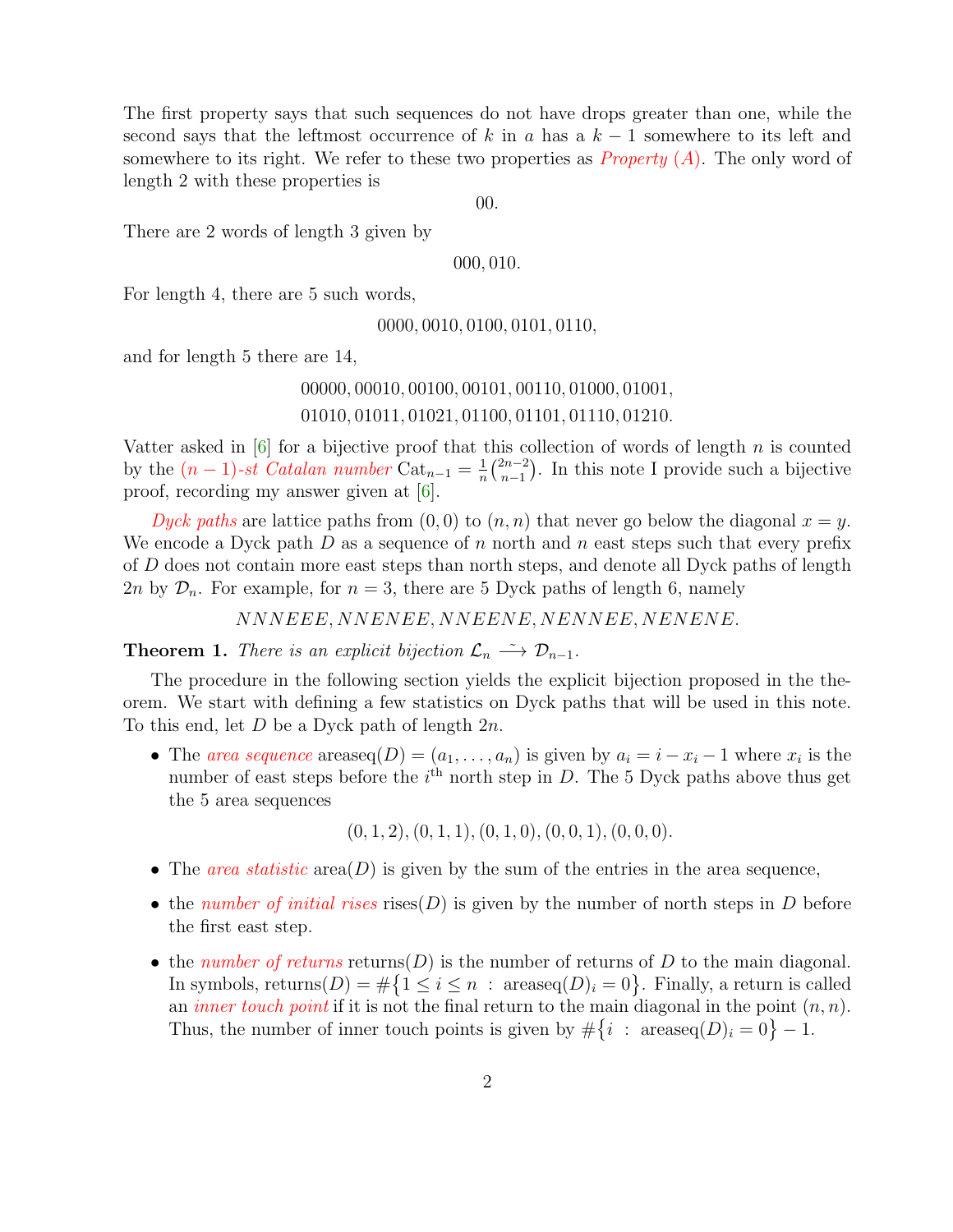#### 2 The procedure

For the reader's convenience, we provided a Sage worksheet implementing each step in the construction at <http://sage.lacim.uqam.ca/home/pub/33/>.

Let  $a = (a_1, \ldots, a_n)$  be a sequence of nonnegative integers. It satisfies *Property* (*B*) if

(B1)  $a_{i+1} \leq a_i + 1$ ,

(B2) if  $a_i = k > 0$  with i minimal, then there exist  $i_1 < i < i_2$  such that  $a_{i_1} = a_{i_2} = k - 1$ .

Interchanging neighbors that do not satisfy Property (B1) does not interfere with Property  $(A2) = (B2)$  and thus provides a bijection between sequences with Property  $(A)$  and those with Property  $(B)$ . For example, there are eight sequences of length 6 satisfying Property  $(A)$  that do not satisfy Property  $(B1)$ ,

001021, 011021, 010021, 010210, 010211, 010212, 012102, 010221.

Interchanges 0's and 2's where necessary then yields

001201, 011201, 012001, 012010, 012011, 012012, 012120, 012201.

Next, we say that  $a = (a_1, \ldots, a_n)$  satisfies *Property* (C) if

- (C1)  $a_1 = 0$
- (C2)  $a_{i+1} \leq a_i + 1$ ,

(C3) if  $a_i = k > 0$  with i minimal, then there exist  $i < i_2$  such that  $w_{i_2} = k - 1$ .

Properties (B) and (C) are equivalent since (B2) implies that  $a_1 = 0$ . Together with  $(B1) = (C2)$  this then implies that every  $a_i = k$  in the sequence a has a  $k-1$  somewhere to its left, and we can drop this part of  $(B2)$  to obtain  $(C3)$ .

It is now well known that the map sending a Dyck path  $D \in \mathcal{D}_n$  to its area sequence areaseq(D) is a bijection between  $\mathcal{D}_n$  and sequences satisfying Properties (C1) and (C2). We thus say that  $a = (a_1, \ldots, a_n)$  satisfies *Property* (D) if it satisfies Properties (C1) and (C2), and call such sequences *area sequences*.

Since Property  $(C)$  is strictly stronger than Property  $(D)$ , we have reached an embedding of sequences of length n with Property  $(A)$  into Dyck paths of length 2n. Next, we apply the *zeta map*  $\zeta : \mathcal{D}_n \longrightarrow \mathcal{D}_n$ , as studied for example in [\[4,](#page-7-2) page 50]. This map is defined by given a sequence  $a = (a_1, \ldots, a_n)$  satisfying Property  $(D)$ , it returns a Dyck path as follows:

• Build an intermediate Dyck path (the *bounce path*) consisting of  $d_1$  north steps, followed by  $d_1$  east steps, followed by  $d_2$  north steps and  $d_2$  east steps, and so on, where  $d_i$  is the number of  $i - 1$ 's within a. For example, given  $a = (0, 1, 2, 2, 2, 3, 1, 2)$ , we build the path NE NNEE NNNNEEEE NE (this is the dashed path in  $[4,$  Figure 3).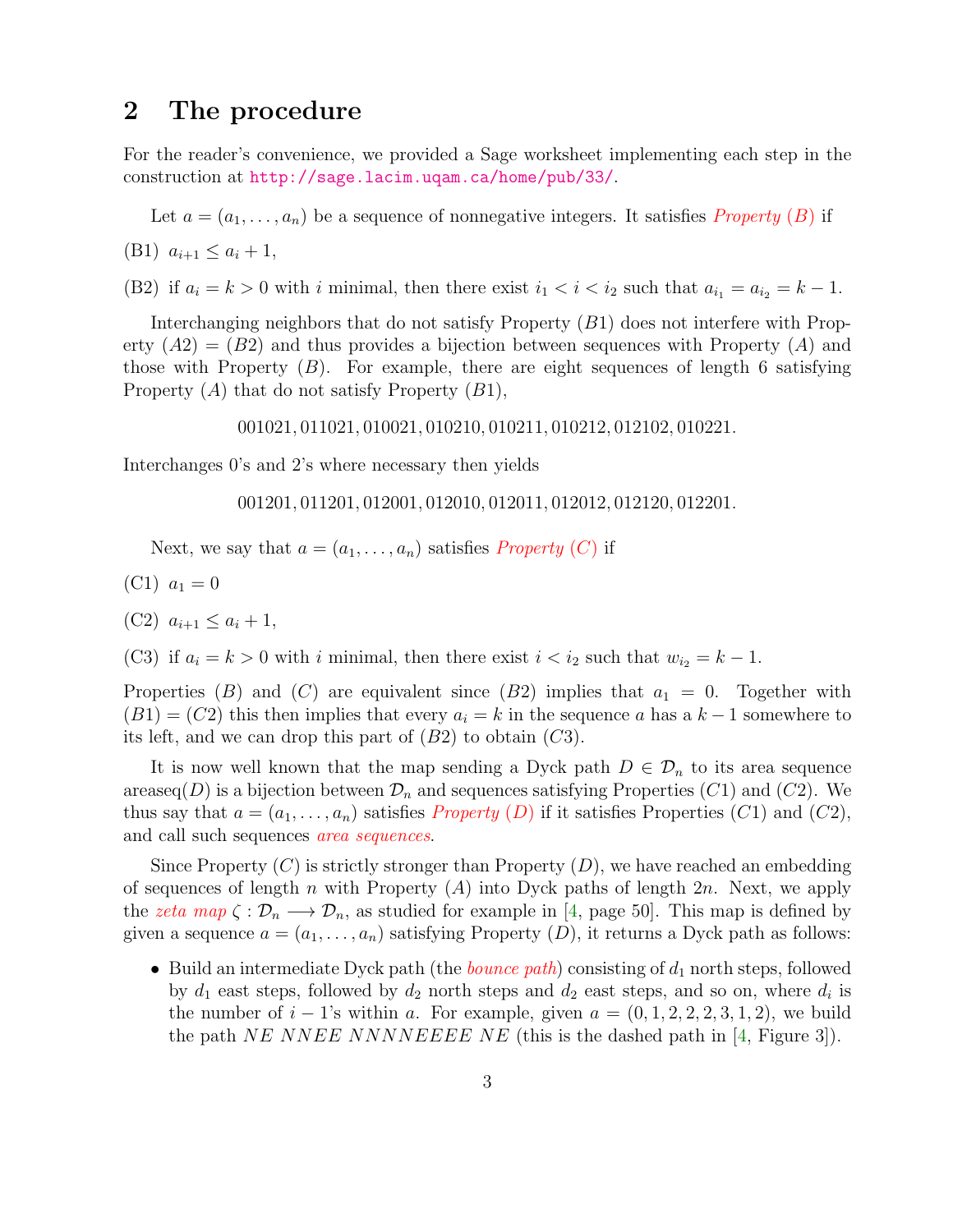- Next, the rectangles between two consecutive peaks of the bounce path are filled. Observe that such the rectangle between the k-th and the  $(k + 1)$ -st peak must be filled by  $d_k$  east steps and  $d_{k+1}$  north steps. In the above example, the rectangle between the second and the third peak must be filled by 2 east and 4 north steps, the 2 being the number of 1's in a, and 4 being the number of 2's. To fill such a rectangle, scan through the sequence a from left to right, and add east or north steps whenever you see a  $k-1$  or k, respectively. So to fill the  $2 \times 4$  rectangle, we look for 1's and 2's in the sequence and see 122212, so this rectangle gets filled with ENNNEN.
- This completes the zeta map, and the path we obtain in the example is then given by N ENN ENNNEN EEENE E.

This zeta map has obtained quite some attention in the past 10 years in the context of the (still open) problem to combinatorially understanding the symmetry of the  $q, t$ -Catalan numbers. It was constructed for the following two remarkable properties (which do not play any significant role in the present context):

- It sends the *dinv statistic* given by the number of pairs  $k < \ell$  with  $a_k a_\ell \in \{0, 1\}$  to the area statistic.
- It sends the area statistic to the *bounce statistic* given by the sum of the weighted bounce points  $\sum_i id_i$  where the  $d_i$ 's are the inner touch points of the bounce path as given in the first step of the definition of the zeta map.

The reason why this map is the key to provide a bijection for the new collection of words considered in this note is given by the following two further properties, which are both direct consequences of the definition. Nevertheless, to the best of my knowledge, they have not been used in the literature before. For  $D \in \mathcal{D}_n$ , we have that

- (i) the zeta map sends the number of 0's in areaseq(D) to the number of north steps before the first east step in  $\zeta(D)$ , and
- <span id="page-3-0"></span>(ii) it sends the number of i's for which the last occurrence of i in areaseq( $D$ ) is left of the first occurrence of the first  $i + 1$  to the number of inner touch points of  $\zeta(D)$ .

Observe that [\(ii\)](#page-3-0) can be reformulated in the way that areaseq( $D = (a_1, \ldots, a_n)$  satisfies Property (C3) if and only if  $\zeta(D)$  leaves the diagonal in the very beginning and only returns in the very end, and nowhere in between. Thus, stripping off the first north and the last east step from  $\zeta(D)$  yields a Dyck path of length  $2n-2$ , and we finally completed the proposed bijection.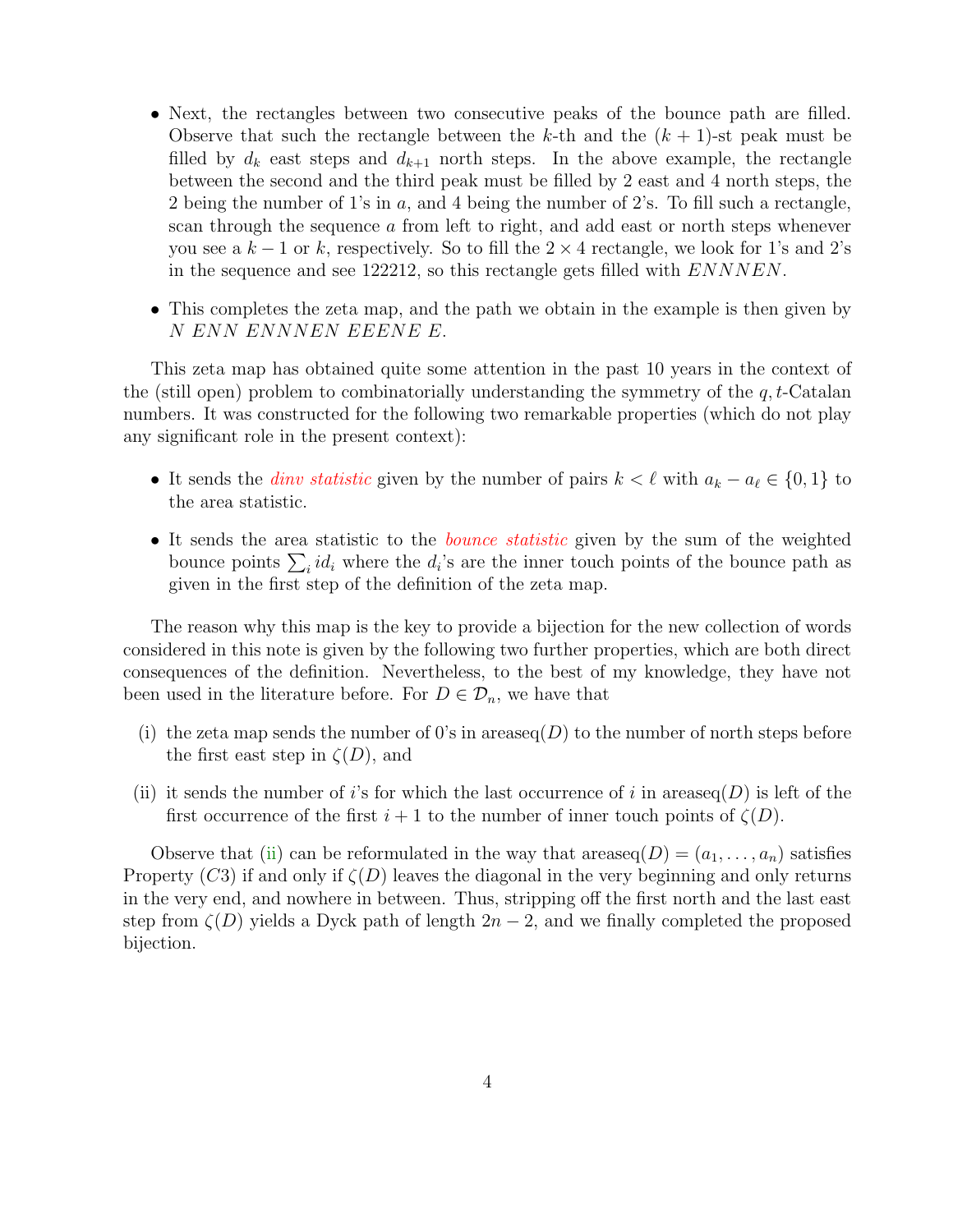# 3 A related bistatistic on planted trees and the Catalan matroid

A *planted tree*<sup>[2](#page-4-0)</sup> is a rooted tree for which all children of a vertex come in a given linear order. The following gives a well known bijection between planted trees on vertices  $\{0, \ldots, n\}$  and area sequences of length n. Start with an area sequence  $a = (a_1, \ldots, a_n)$  and associate with it a planted tree by saying that the vertex  $i$  for  $i > 0$  lives in generation  $a_i$ , and the parent of i is the biggest  $j < i$  for which  $a_j = a_i - 1$ . Finally, add a unique root in generation  $-1$ . The inverse map is given by clockwise traveling around the planted tree starting from the root, and recording a north step whenever traveling an edge away from the root, and an east step when traveling towards the root.

Following the notation in [\[5\]](#page-7-3), we think of the vertices of such a tree as members of an asexually reproducing species, and therefore use language like "child", "parent", "generation", and consider the ordering of the vertices in a given generation as their birth order. A vertex v is called *crucial* if v is the youngest member of its generation, all the other members of that generation are childless while v has children. Observe in particular that for  $n \geq 2$ , the root is always crucial. The reason for considering crucial vertices is that given a Dyck path  $D \in \mathcal{D}_n$  with area sequence areaseq $(D) = (a_1, \ldots, a_n)$  and corresponding tree T, then  $k > 0$ violates Property (C3) for areaseq(D) if and only if the youngest member of generation  $k-1$ is crucial.

The planted tree corresponding to the sequence  $a = (0, 1, 2, 2, 2, 3, 1, 2)$  considered above is given by



Its only crucial vertices are 0 and 1. The 0 is the root and as such always crucial, while the crucial vertex in generation 0 corresponds to the fact that all 0's in  $(0, 1, 2, 2, 2, 3, 1, 2)$  come before all 1's, thus violating  $(C3)$ . Moreover, the 5 trees on 4 vertices are given by

<span id="page-4-0"></span> ${}^{2}\text{In}$  [\[5\]](#page-7-3), such trees are called *rooted planar trees*. I use *planted trees* here since the order of children is not only given cyclically, but linearly. I thank Christian Krattenthaler for bringing this term to my attention.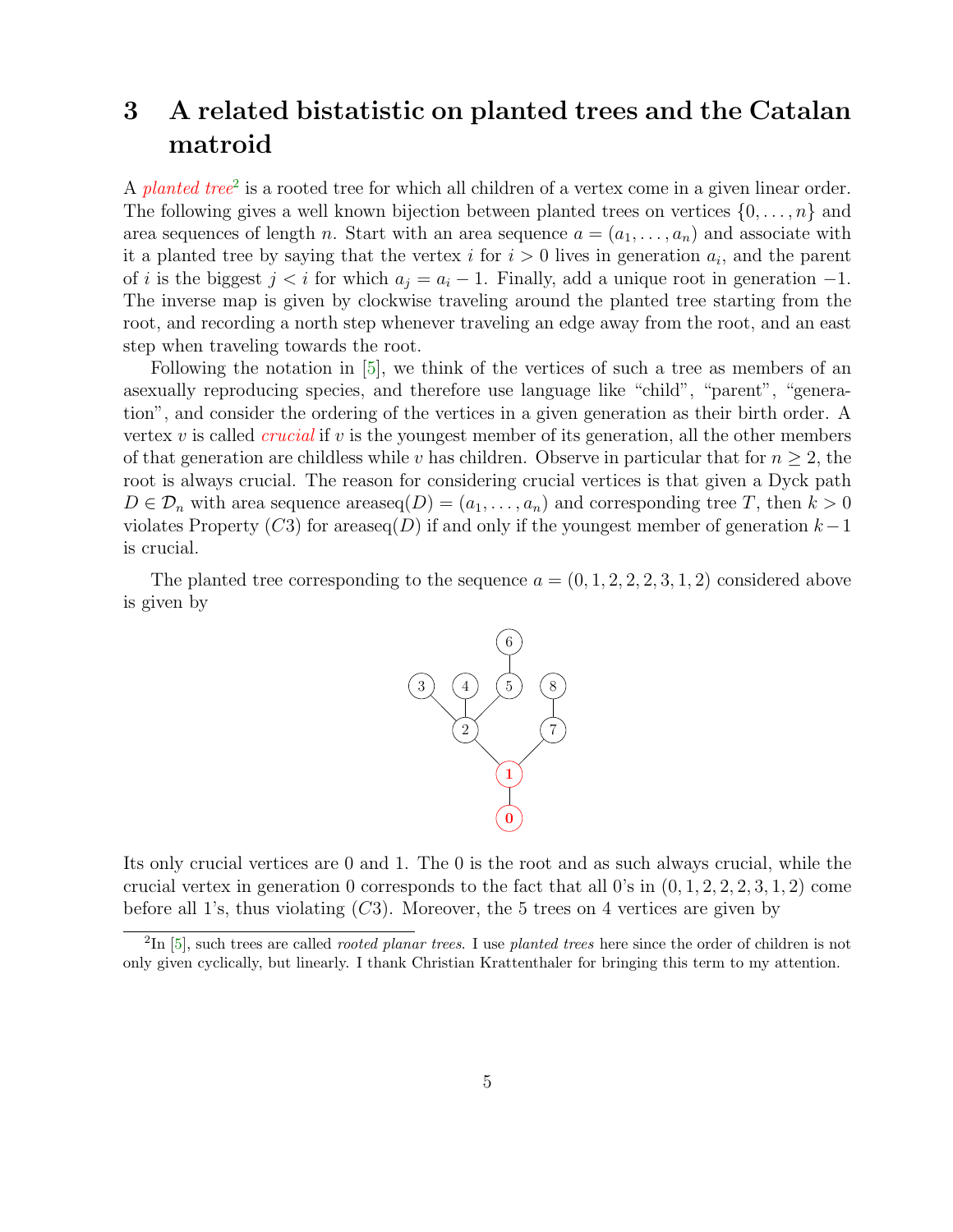

Denote by  $c(p, q, n)$  the number of planted trees on n vertices with p crucial vertices, and where the root has  $q$  children. For example, among the previous 5 planted trees on  $4$ vertices, there is one tree each with  $(p, q)$  equal to

$$
(3, 1), (2, 1), (1, 2), (2, 2), (1, 3).
$$

<span id="page-5-0"></span>The following properties of the above bijection are straightforward.

**Proposition 2.** Let T be a planted tree on  $n+1$  vertices and let  $D \in \mathcal{D}_n$  be the corresponding *Dyck path. Then*

- *the number of children of the root of* T *equals the number of* 0*'s in* areaseq(D)*, and*
- *the number of crucial non-root vertices of* T *equals the number of indices* i *for which all i*'s appear before all  $i + 1$ 's within the area sequence.

*In particular,* areaseq(D) *satisfies Property* (C) *if and only* 0 *is the unique crucial vertex of* T*.*

Speyer conjectured in [\[5\]](#page-7-3) that for fixed n, the sum  $\sum_{p,q\geq 0} c(p,q,n)x^p y^q$  equals the Tutte polynomial of the Catalan matroid as defined by Ardila in [\[2\]](#page-7-4). Together with Proposition [2,](#page-5-0) one could then deduce that the number of integer sequences of length  $n$  satisfying Property (A) are counted by  $\sum_{q\geq 0} c(1,q,n) = \sum_{p\geq 0} c(p,1,n)$ . Since the latter counts planted trees where the root has a unique child, it would then follow that such sequences are counted indeed by the  $(n-1)$ <sup>st</sup> Catalan number.

In the remainder of this section, we show that the zeta map can as well be used to also prove this conjecture. We have already seen that

 $c(1,q,n) = \#\{a \in \mathbb{N}^n : a \text{ satisfies Property } (C) \text{ and contains exactly } q \text{ zeroes}\}.$ 

Thus, combining the bijection between planted trees and area sequences with the zeta map yields a bijection between planted trees on  $n + 1$  vertices and Dyck paths of length  $2n$  that sends

- the number of children of the root to the number of initial north steps, and
- the number of crucial vertices to the number of returns.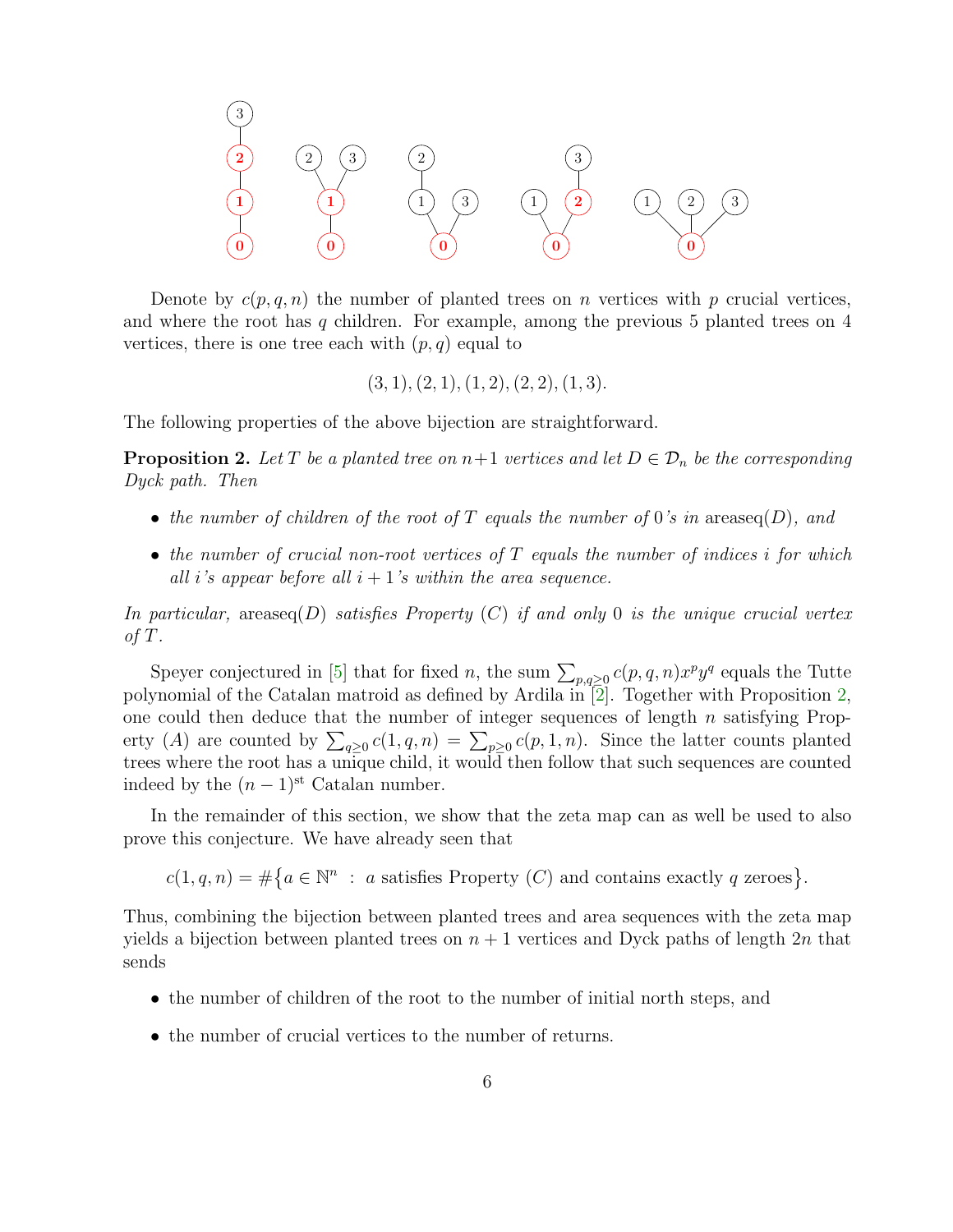This implies the following corollary.

Corollary 3. c(p, q, n) *can be reinterpreted in terms of Dyck paths as*

$$
c(p,q,n) = \#\{D \in \mathcal{D}_n : \text{returns}(D) = p, \text{ rises}(D) = q\}.
$$

*Moreover, the generating function of* c(p, q, n) *is given by*

$$
\sum_{p,q\geq 0} c(p,q,n)x^p y^q = \sum_{D\in \mathcal{D}_n} x^{\text{returns}(D)} y^{\text{rises}(D)}.
$$

In [\[2\]](#page-7-4), Ardila introduced and studied the *Catalan matroid*. He showed in [\[2,](#page-7-4) Theorem 3.4] that the right-hand side of the generating function identity in the previous corollary is actually the *Tutte polynomial* of the Catalan matroid. Thus, the connection to the new collection of words considered in this note and its reinterpretation in terms of planted trees yields another combinatorial description of this Tutte polynomial. The following corollary can then be derived from [\[2,](#page-7-4) Theorem 3.6]. Another proof can be found in [\[3,](#page-7-5) Theorem 2.1].

**Corollary 4.**  $c(p,q,n)$  *only depends on the sum*  $p+q$ *.* 

*Proof.* We here reproduce an elementary argument by Speyer from [\[5\]](#page-7-3). Let D be a Dyck path of length  $2n$  with returns(D) = p and rises(D) = q such that  $p > 2$ . Then the following operation on D yields a Dyck path D' with returns $(D') = p - 1$  and rises $(D') = q + 1$ . We can write  $D$  as

$$
ND_1E\ ND_2E\ ND_3E\ \cdots\ ND_pE
$$

such that all  $D_i$ 's are itself Dyck paths of smaller length. Then  $D'$  is defined as

$$
NND_1E D_2E ND_3E \cdots ND_pE.
$$

Clearly, we have that  $returns(D') = returns(D) - 1$  and  $rises(D') = rises(D) + 1$ , as desired. Moreover, it is easy to see that this map is invertible for  $p \geq 2$ .  $\Box$ 

*Remark* 5*.* The proof of the previous corollary together with the zeta map yields an operator on planted trees with the property that given such a tree  $T$  that has more than one crucial vertex, it constructs a tree  $T'$  having one less crucial vertex and one more child of the root. It would be very interesting to find such an operator directly described in planted trees. First, this would yield another way of finding a bijection between the collection of words considered here and Dyck paths. Second, one could then hope to get an alternative understanding of the zeta map in terms of such trees.

### 4 Acknowledgements

This note is a long version of my answers to a MathOverflow question asked by Vince Vatter [\[6\]](#page-7-1) and to a follow-up question asked by David Speyer [\[5\]](#page-7-3). I thank Vince Vatter for raising the original question, and David Speyer for providing further context in his followup question. Moreover, I thank all other people that contributed to both MathOverflow discussions.